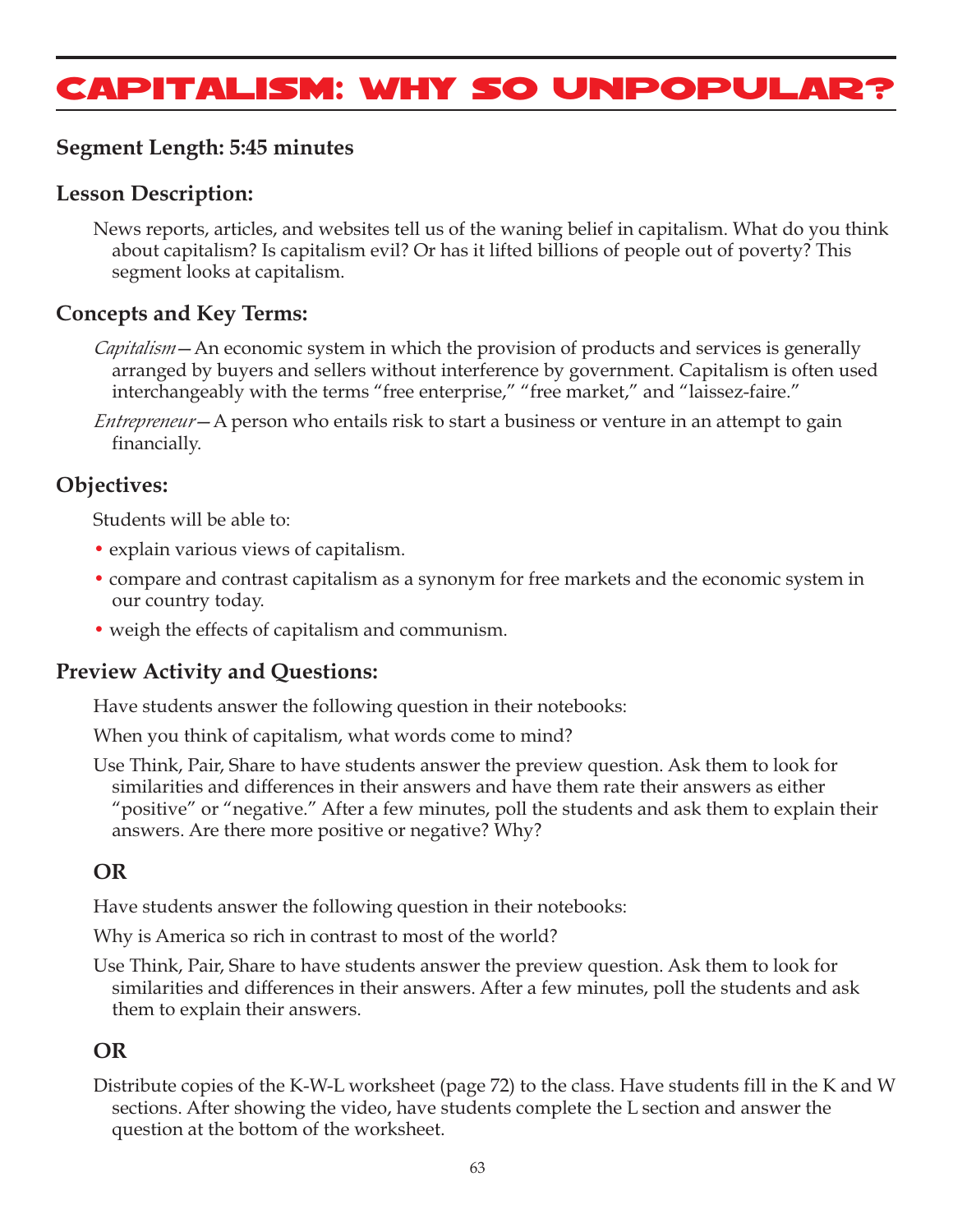## **Viewing Guide:**

It is recommended that teachers show the video segment twice: once to allow students to view the video and focus on the issues presented, and once to allow them time to complete the viewing guide. After they complete the viewing guide, allow students a few minutes to work in pairs sharing and verifying answers.

## **Answers to Viewing Guide:**

- 1. capitalism
- 2. produce
- 3. untold
- 4. innovative
- 5. security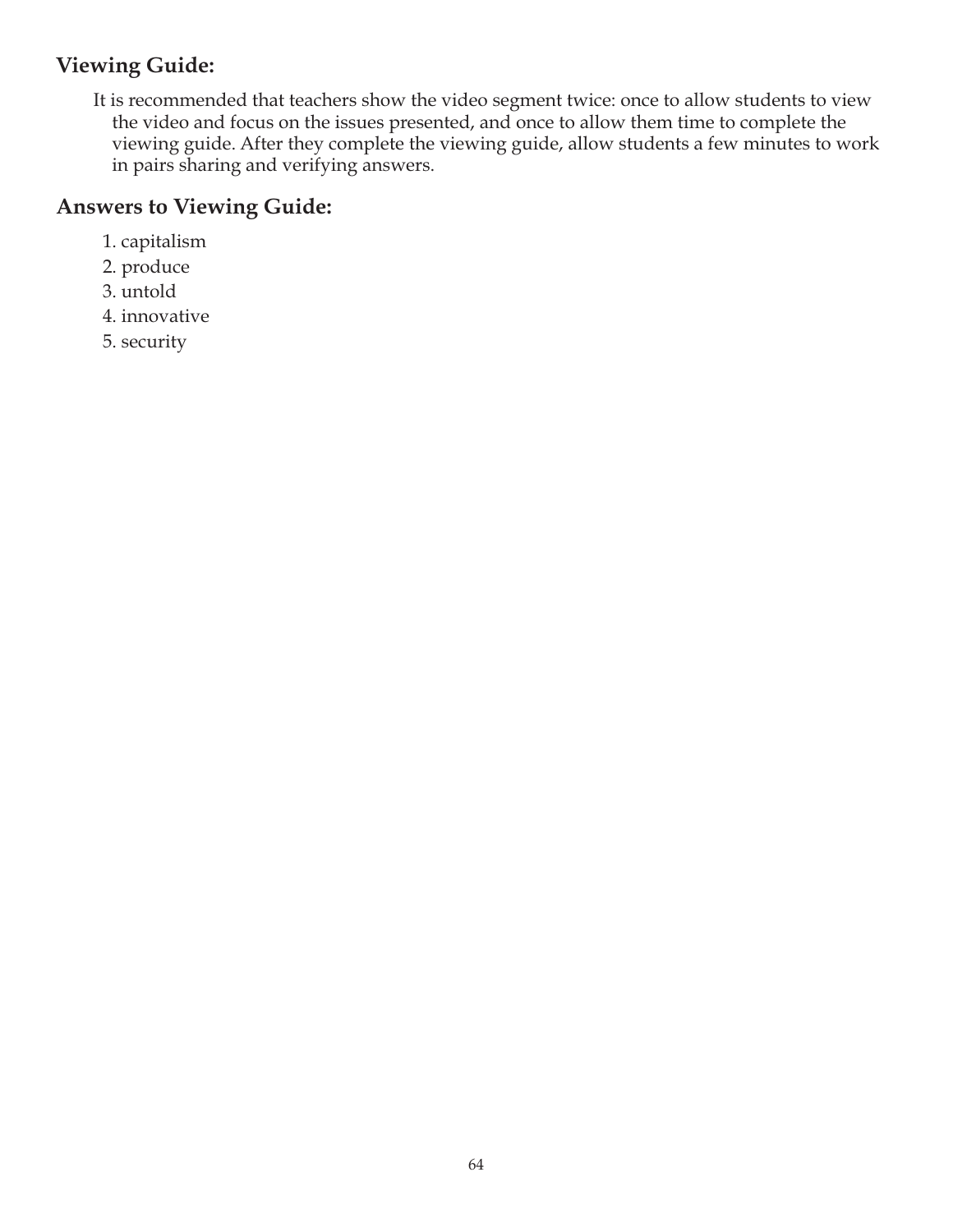| Name         |                                           | Dalc    |
|--------------|-------------------------------------------|---------|
| <b>Class</b> | $\mathbf{D}_{\text{out}}$<br>$\mathbf{u}$ | Toachor |

## **Capitalism: Why So Unpopular? Viewing Guide**

## **Directions: As you watch the video, fill in the blanks with the correct words.**

- 1. Before \_\_\_\_\_\_\_\_\_\_\_\_, 300 years ago, 99 percent of the population of the Earth were poor.
- 2. Today, everybody, including the poor, are much, much richer than anybody was back then, and it's all due to capitalism. It's all due to the freedom, to property rights, the ability of people to go out there and make and \_\_\_\_\_\_\_\_\_\_\_\_ at whatever level they can and to feed themselves.
- 3. One of the \_\_\_\_\_\_\_\_\_\_\_\_ stories really of the last 40 or 50 years is the fact that 800 million people have come out of poverty in Southeast Asia, 800 million people out of poverty in Southeast Asia because they've implemented a little bit of capitalism.
- 4. And of course, the more you make, the more productive you are, the more wealth you create, the more \_\_\_\_\_\_\_\_\_\_\_\_ you are, the more you've used your mind, the harder you work, the more they take from you.
- 5. When I was in communist Russia, people told me—some people, anyway—that they liked the \_\_\_\_\_\_\_\_\_\_\_\_ that communism gave them; they knew they had a job.

## **Now, take a few moments to reflect on the video and answer the questions below:**

In the video, John Stossel suggested sharing is good. Yaron Brook said that sharing leads to gulags (forced labor prison camps). Are they talking about the same kind of sharing?\_\_\_\_\_\_\_

\_\_\_\_\_\_\_\_\_\_\_\_\_\_\_\_\_\_\_\_\_\_\_\_\_\_\_\_\_\_\_\_\_\_\_\_\_\_\_\_\_\_\_\_\_\_\_\_\_\_\_\_\_\_\_\_\_\_\_\_\_\_\_\_\_\_\_\_\_\_\_\_\_\_\_\_\_\_\_\_\_

\_\_\_\_\_\_\_\_\_\_\_\_\_\_\_\_\_\_\_\_\_\_\_\_\_\_\_\_\_\_\_\_\_\_\_\_\_\_\_\_\_\_\_\_\_\_\_\_\_\_\_\_\_\_\_\_\_\_\_\_\_\_\_\_\_\_\_\_\_\_\_\_\_\_\_\_\_\_\_\_\_

\_\_\_\_\_\_\_\_\_\_\_\_\_\_\_\_\_\_\_\_\_\_\_\_\_\_\_\_\_\_\_\_\_\_\_\_\_\_\_\_\_\_\_\_\_\_\_\_\_\_\_\_\_\_\_\_\_\_\_\_\_\_\_\_\_\_\_\_\_\_\_\_\_\_\_\_\_\_\_\_\_

\_\_\_\_\_\_\_\_\_\_\_\_\_\_\_\_\_\_\_\_\_\_\_\_\_\_\_\_\_\_\_\_\_\_\_\_\_\_\_\_\_\_\_\_\_\_\_\_\_\_\_\_\_\_\_\_\_\_\_\_\_\_\_\_\_\_\_\_\_\_\_\_\_\_\_\_\_\_\_\_\_

\_\_\_\_\_\_\_\_\_\_\_\_\_\_\_\_\_\_\_\_\_\_\_\_\_\_\_\_\_\_\_\_\_\_\_\_\_\_\_\_\_\_\_\_\_\_\_\_\_\_\_\_\_\_\_\_\_\_\_\_\_\_\_\_\_\_\_\_\_\_\_\_\_\_\_\_\_\_\_\_\_

\_\_\_\_\_\_\_\_\_\_\_\_\_\_\_\_\_\_\_\_\_\_\_\_\_\_\_\_\_\_\_\_\_\_\_\_\_\_\_\_\_\_\_\_\_\_\_\_\_\_\_\_\_\_\_\_\_\_\_\_\_\_\_\_\_\_\_\_\_\_\_\_\_\_\_\_\_\_\_\_\_

In their discussion, how is the meaning of sharing different? \_\_\_\_\_\_\_\_\_\_\_\_\_\_\_\_\_\_\_

Should people be forced to share? \_\_\_\_\_\_\_\_\_\_\_\_\_\_\_\_\_ Why / Why not? \_\_\_\_\_\_\_\_\_\_\_\_\_\_\_\_\_\_

If people should be forced to share, with whom should they have to share? \_\_\_\_\_\_\_\_\_\_\_\_\_\_\_

How much of what they have or earn should they be forced to share?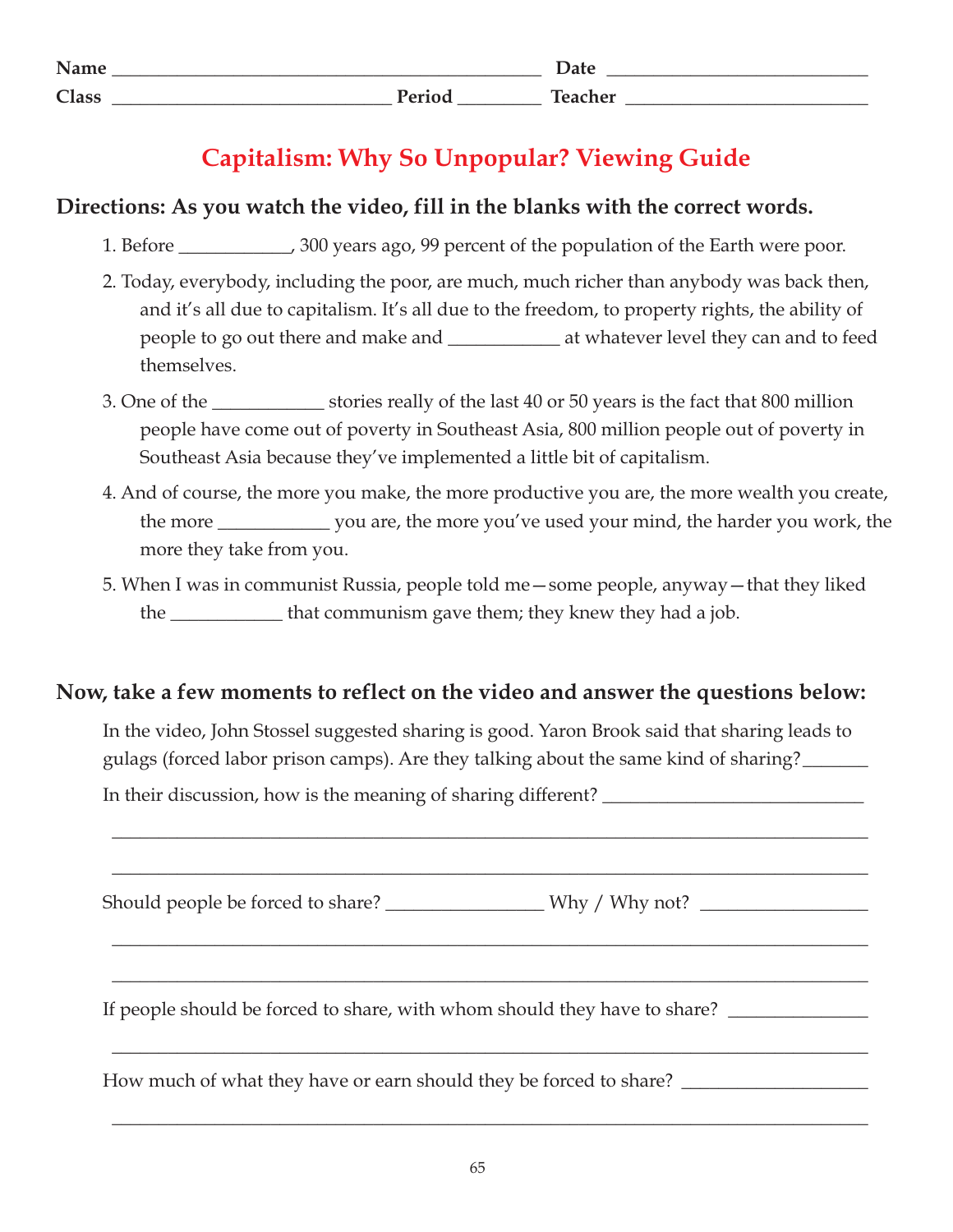## **Discussion and Analysis:**

- 1. What is capitalism?
- 2. Why do you think the word "capitalism" has taken on a negative connotation with so many people?
- 3. Why do you think socialism is viewed positively by so many people?
- 4. In the beginning of the video, a person being interviewed said that capitalism "creates so many poor people." How does capitalism create poor people? Does that person's answer suggest that those people wouldn't have been poor except for capitalism? How would they have not been poor?
- 5. John Stossel said that where there is capitalism, there is income inequality. Does that matter? Don't some people deserve to make more than others? What about sports stars? Entrepreneurs and inventors? Corporate executives? Should there be any limits on how much people can make? Why / Why not?
- 6. Based on your study of history, do you agree with Yaron Brook that almost everyone on Earth was poor hundreds of years ago? How did that change? Does your answer support or contradict Yaron Brook's statement?
- 7. Yaron Brook said that freedom, property rights, and the ability of people to create and produce for themselves and for others have made people richer and has improved the lives of everyone, including the poor. Do you agree or disagree? Why?
- 8. What is a mixed economy? Why does Yaron Brook say that we don't have capitalism today, that we have a mixed economy?
- 9. Why do you think some people want to change or tamper with free markets?
- 10. Some people say that a mixed economy is simply an economy in flux, moving from capitalism toward socialism or from socialism toward capitalism. Which way do you think our economy is moving? What evidence can you cite to support your position?
- 11. A tenet of communism and socialism is that people share. Isn't sharing good? Are there times when it might not be? In those systems, is sharing voluntary or are people forced to share?
- 12. Toward the end of the video, John Stossel interviewed several people in Russia who said they liked communism because they didn't have to worry. Doesn't that sound good? What reason then might people have for not wanting that kind of economic system?
- 13. What incentives are there to invent, to create, to produce in socialist or communist countries? In which countries do you think people live better? Why?
- 14. What are some long term results—unintended consequences—of taking care of people rather than their taking care of themselves?
- 15. Do we really need eight brands of toilet paper? Who decides? Who should decide? What might be the benefits of there being more than one brand of toilet paper or any other product? Are there any negatives to having numerous brands of products?
- 16. Does the American ideal of equality mean that all people should be equal or that they should have equal opportunity? What's the difference? Why does it matter?
- 17. In which system are people the most free? Why? Is freedom more important than being equal? Why / Why not?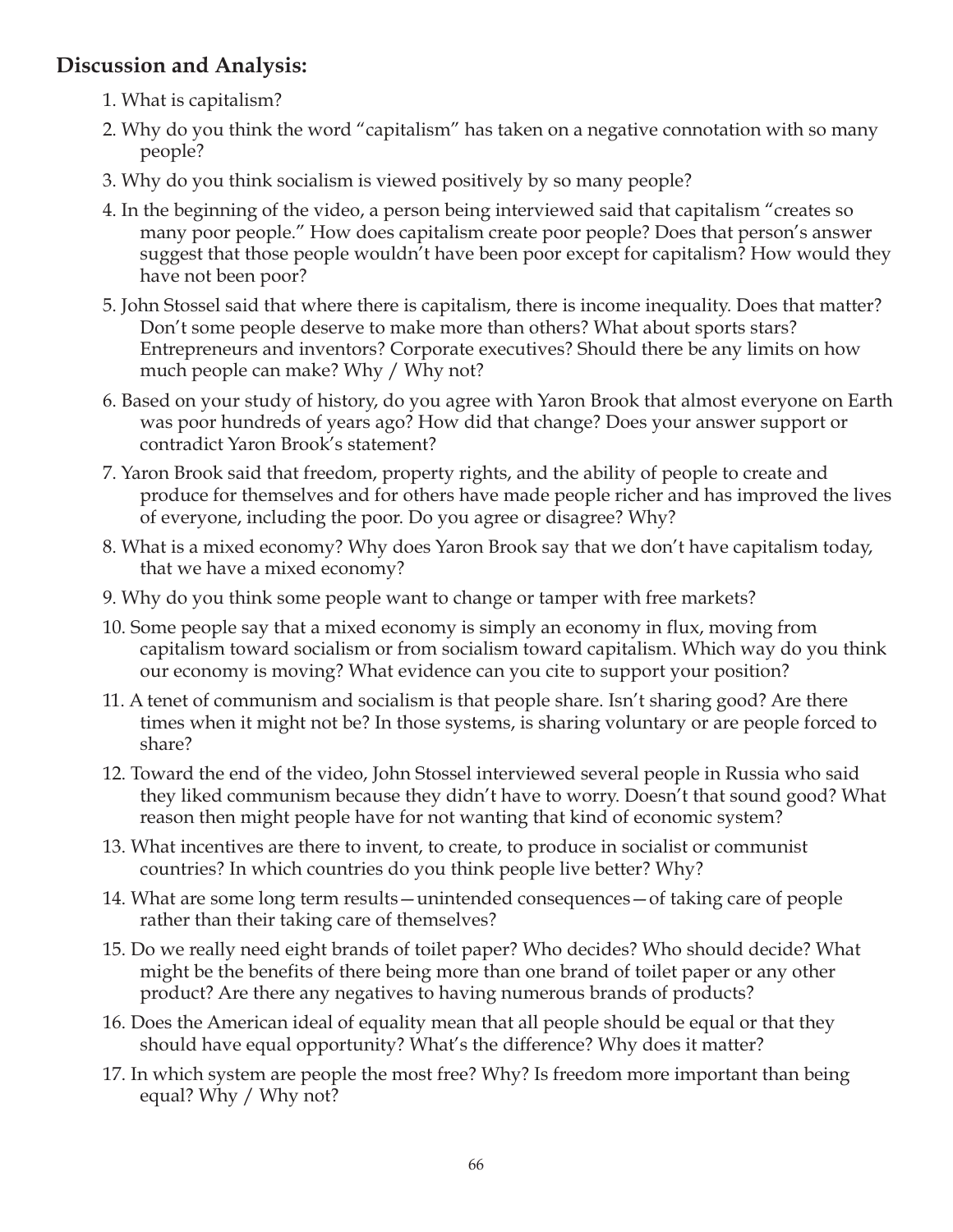## **Discuss These Lines from the Video:**

- 1. Capitalism is an evil system set up to benefit the few at the expense of the many.
- 2. Before capitalism, 300 years ago, 99 percent of the population of the Earth were poor.
- 3. I think we need to be careful not to conflate all we have today with capitalism. I mean, what we have today is this mixed economy.
- 4. So we don't have capitalism today, but when it's tried, and to the extent that it's tried, China today, millions of people rise out of poverty.
- 5. To sit here and argue for communism, when communism has been directly responsible for the brutal murder of well over 100 million people... .
- 6. And, of course, the more you make, the more productive you are, the more wealth you create, the more innovative you are, the more you've used your mind, the harder you work, the more they take from you. And that's, in my view, that is inherently unjust.
- 7. Life requires worrying. Life requires a certain amount of stress. That's what it is. So they want to live off of somebody else worrying. Somebody actually has to produce the stuff that they live off of.
- 8. I worked for a while with somebody who had come from the Soviet Union who was complaining that he had to go into the grocery store and choose between eight different types of toilet paper and that really upset him.
- 9. If you don't challenge yourself, if you don't have a little bit of anxiety in life, if you're not a little pushed, if you're not trying to strive toward something, life becomes dull and boring and meaningless.

## **Quotes for Discussion**

*I was guilty of judging capitalism by its operations and socialism by its hopes and aspirations; capitalism by its works and socialism by its literature.*

**— Sidney Hook**

*Either you believe in markets or you believe in government.*

## **— Lawrence Kudlow**

*Capitalism knows only one color: that color is green; all else is necessarily subservient to it, hence, race, gender and ethnicity cannot be considered within it.*

## **— Thomas Sowell**

*Socialism states that you owe me something simply because I exist. Capitalism, by contrast, results in a sort of reality-forced altruism: I may not want to help you, I may dislike you, but if I don't give you a product or service you want, I will starve. Voluntary exchange is more moral than forced redistribution.*

## **— Ben Shapiro**

*When I read things like the foundations of capitalism are shattering, I'm like, maybe we need that. Maybe we need some time where we're walking around with a donkey with pots clanging on the sides.* **— Louis C. K.**

*Fascism is capitalism in decay.*

## **— Vladimir Lenin**

*Capitalism needs neither propaganda nor apostles. Its achievements speak for themselves. Capitalism delivers the goods.*

**— Ludwig von Mises**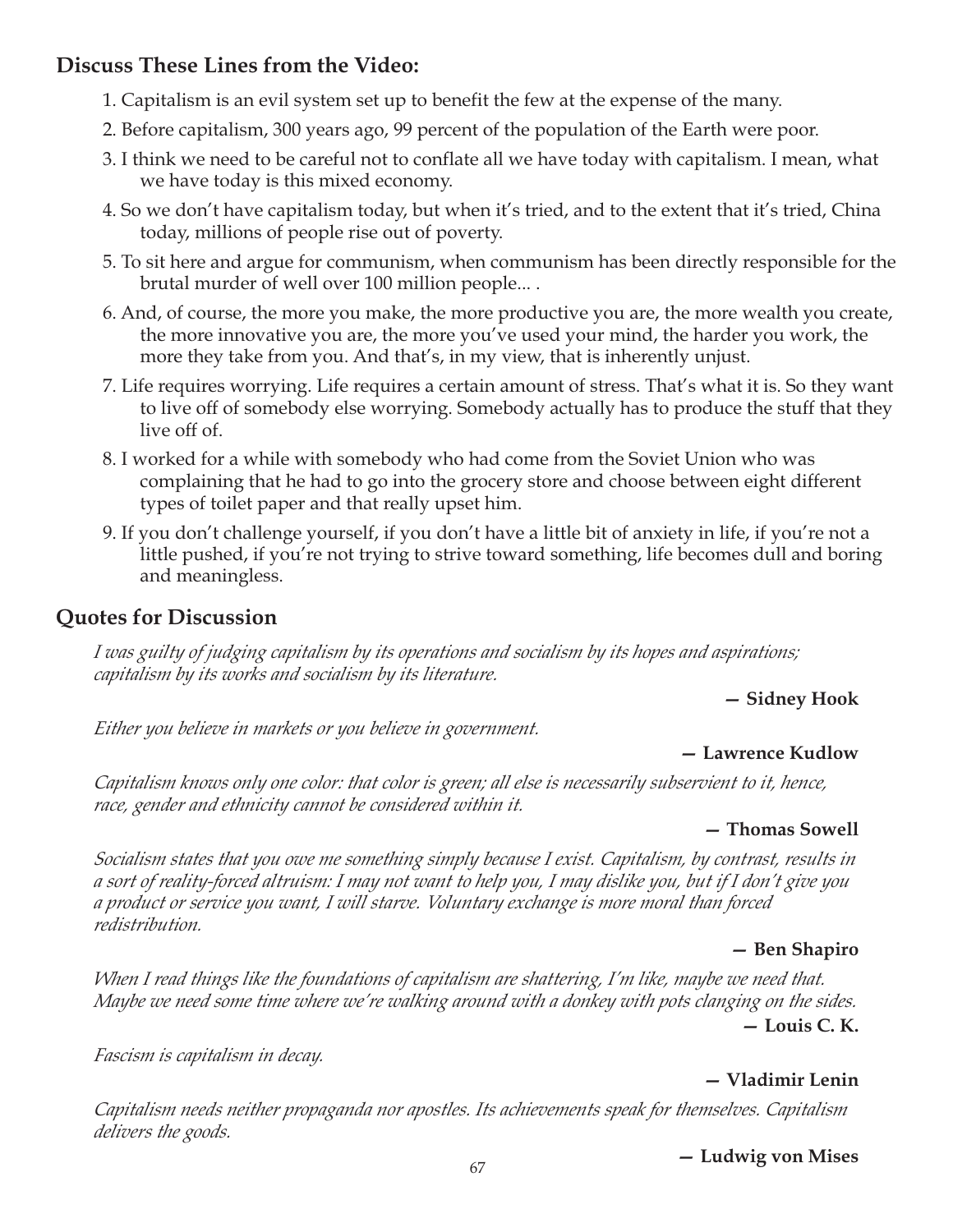*The inherent vice of capitalism is the unequal sharing of the blessings. The inherent blessing of socialism is the equal sharing of misery.*

#### **— Winston Churchill**

*I find capitalism repugnant. It is filthy, it is gross, it is alienating... because it causes war, hypocrisy, and competition.*

#### **— Fidel Castro**

*Under capitalism, man exploits man. Under communism, it's just the opposite.*

#### **— John Kenneth Galbraith**

*Capitalism is always evaluated against dreams. Utopia is a dream. It doesn't exist.*

#### **— Rush Limbaugh**

*Capitalism has worked very well. Anyone who wants to move to North Korea is welcome.*

#### **— Bill Gates**

*I am convinced that the way to build a new and better world is not capitalism. Capitalism leads us straight to hell.*

#### **— Hugo Chavez**

*Critics of consumer capitalism like to think that consumers are manipulated and controlled by those who seek to sell them things, but for the most part it's the other way around: companies must make what consumers want and deliver it at the lowest possible price.*

#### **— James Surowiecki**

*Capitalism improves the quality of life for the working class not just because it leads to improved wages but also because it produces new, better, and cheaper goods.... Indeed, with capitalism, the emphasis shifted to producing goods as cheaply as possible for the masses—the working class whereas artisans had previously produced their goods and wares mostly for the aristocracy. Under capitalism every business wants to cater to the masses, for that is where the money is.*

#### **— Thomas J. DiLorenzo**

*If capitalism persists for several more centuries, as seems to be highly likely, then from the vantage point of the future, capitalism may be seen as the system responsible for the transformation of the human condition from one of mass subsistence to mass prosperity.*

#### **— Victor D. Lippit**

*Resentment is at work when one so hates somebody for his more favorable circumstances that one is prepared to bear heavy losses if only the hated one might also come to harm. Many of those who attack capitalism know very well that their situation under any other economic system will be less favorable.* **— Ludwig von Mises,** *The Anti-Capitalistic Mentality*

## **Activities:**

- 1. Have students complete the K-W-L worksheet (page 72) in class or for homework.
- 2. Distribute individual quotes from the "Quotes for Discussion" section (above) to pairs of students. Have the students discuss the meaning of the quote, and write the meaning on the back of the quote. Collect the quotes and the students' explanations as an exit ticket.
- 3. Pair students homogeneously and, using the Quotes Activity on pages 73-78, distribute a quotation to each pair of students. Have them read the quotation and develop and write an explanation for the quote they are given. Quotations vary in complexity and should be assigned based on student capabilities. This activity can be used as an exit ticket.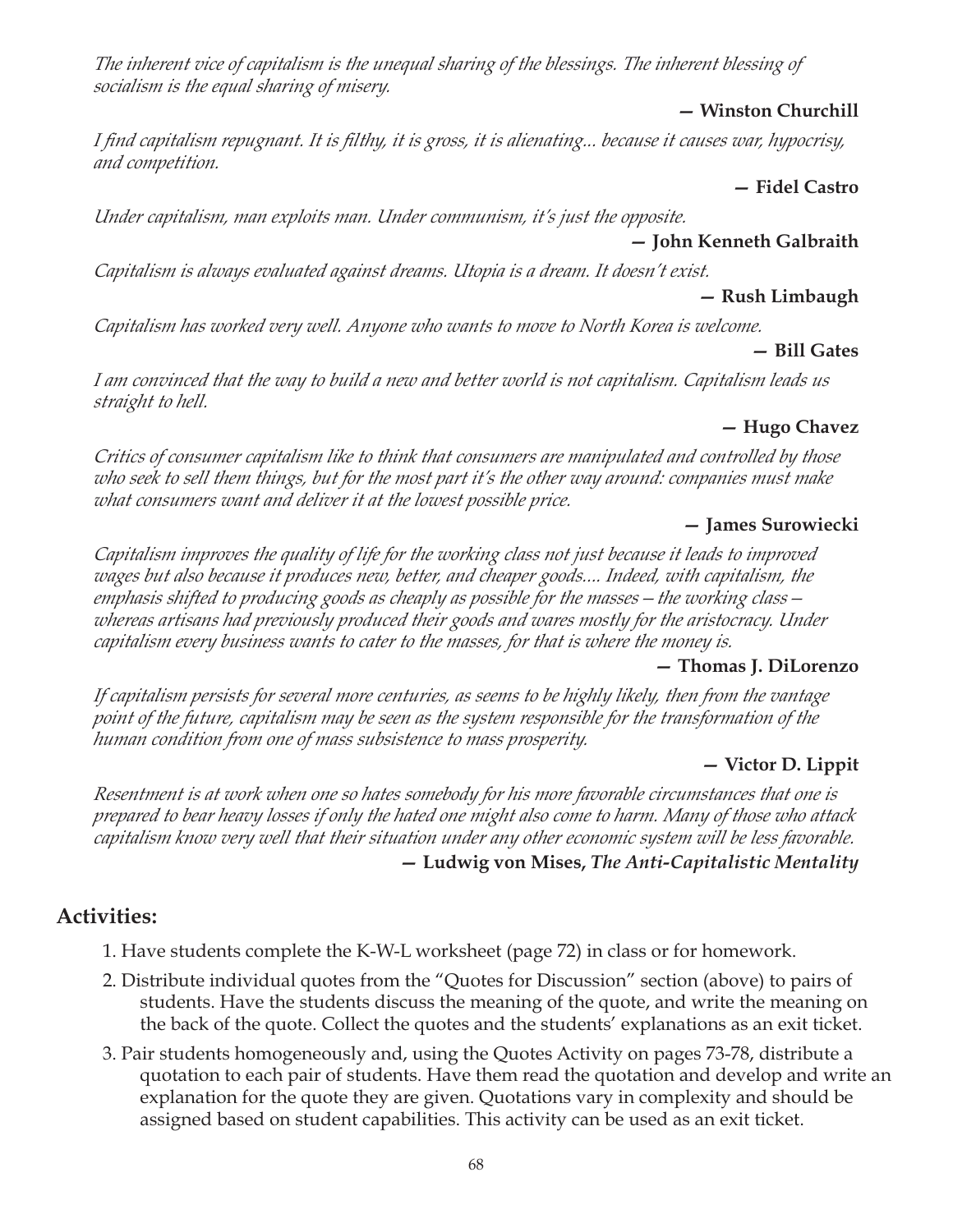- 4. What causes poverty? Some people say capitalism causes poverty. Others say it is merely the state of nature. Research poverty and report on it to the class.
- 5. Produce a "man-on-the-street" video in which you ask people to explain why they prefer capitalism, communism, or socialism. (See links in the Resources section for help in producing man-on-the-street videos.)
- 6. Conduct a classroom debate about capitalism. To get students to look at capitalism from a different perspective, consider having them argue from a view with which they disagree. Students should be given time to research their position prior to debating. (See link in the Resources section for a guide to conducting classroom debates.)
- 7. Film producer Michael Moore is a critic of capitalism. Research Michael Moore and write a biography about him. You might want to include the documentaries he has produced and his view of capitalism. (See link in the Resources section for a guide to writing biographies.)
- 8. Research Michael Moore's political views and his view of capitalism, and how he has made his money. Is there any contradiction between his views and his actions? Write a persuasive essay in which you take a position on this question. Be sure to address the opposing side of the argument in your essay. (See links in the Resources section for help in writing persuasive essays.)
- 9. Research and write a biography of Ayn Rand. You might want to include her life in Russia, life as an immigrant in the United States, her philosophy, and the books she wrote, among other information. (See links in the Resources section for help in writing a biography.) As an alternative, produce a biographical slideshow. (See links in the Resources section for help in preparing a slideshow.)
- 10. Research and prepare a slideshow comparing life in a country with capitalism and life in a communist or socialist country.
- 11. Yaron Brook's parents were socialists, yet he has become an ardent supporter of capitalism. Research Yaron Brook and write a biography of him. (See links in the Resources section for help in writing a biography.)
- 12. Yaron Brook has authored or co-authored numerous books. Read one of those books and write a book report.
- 13. Research and report to the class on the rise of entrepreneurship and the reduction of poverty in China. Is it mere coincidence or is there a link between the two?
- 14. Write a persuasive essay (pro or con) about capitalism. Be sure to address the opposing side of the argument in your essay. (See links in the Resources section for help in writing persuasive essays.)
- 15. Create a tri-fold brochure about capitalism. You might want to include historical information, descriptions of life in capitalist and non-capitalist countries, and a list of reasons to support capitalism.
- 16. Read one of the articles in the Resources section and either write a summary of it or take Cornell Notes as you read the article. (See links in the Resources section for help in taking Cornell Notes.)
- 17. Read one of the books in the Resources section and write a book report. (See link in the Resources section for help in writing a book report.)
- 18. Write a tweet, poem, or song about capitalism, socialism, or the debate over which is better for humanity.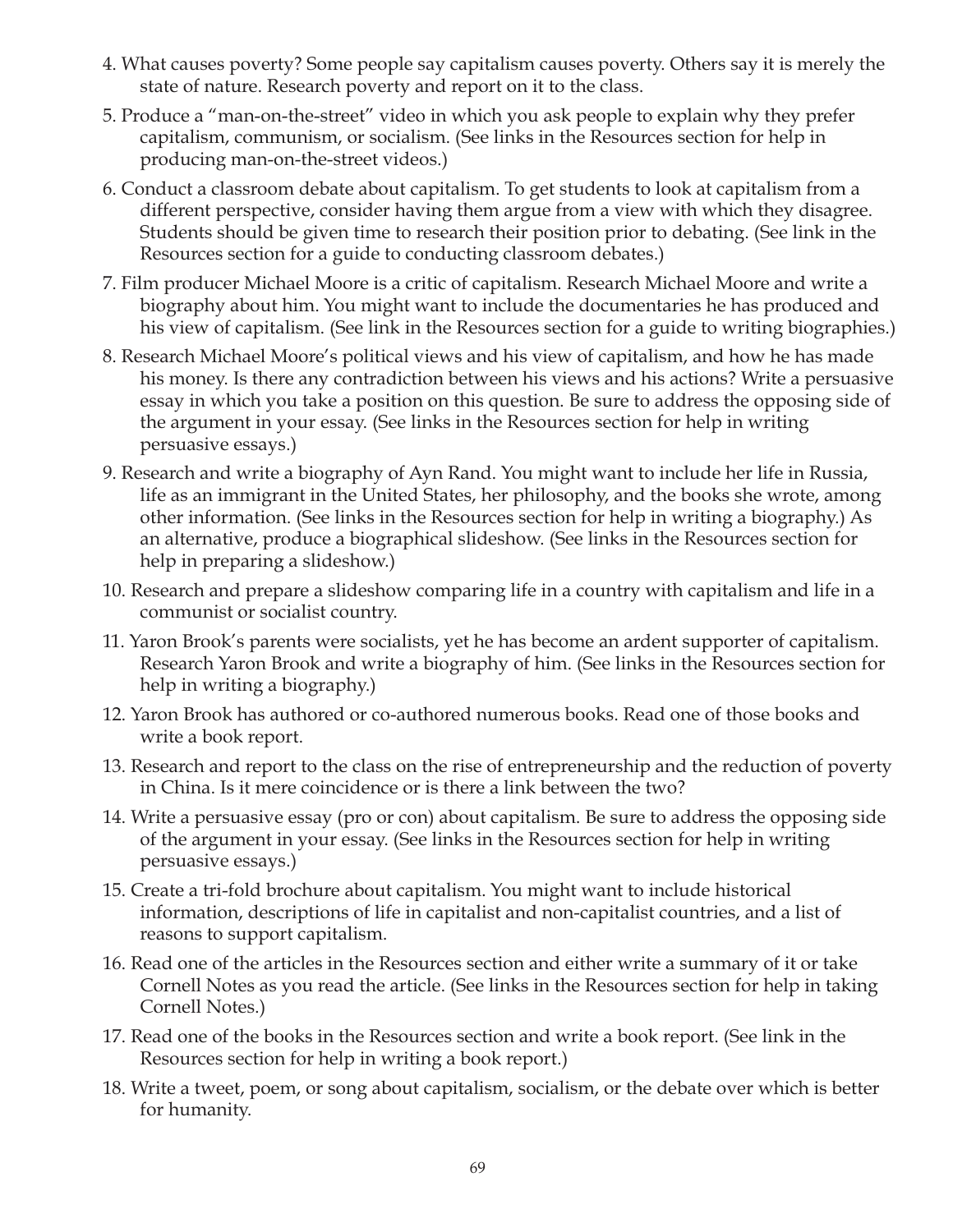### **Resources:**

## **Guides**

- How to write a biography: http://www.infoplease.com/homework/wsbiography.html http://homeworktips.about.com/od/biography/a/bio.htm
- A good explanation of K-W-L, with a sample chart, and a chart for downloading: http://www.readingquest.org/strat/kwl.html
	- Also helpful for K-W-L: https://www.teachingchannel.org/videos/think-pair-share-lesson-idea

#### Think, Pair, Share

- A brief explanation of the Think, Pair, Share instructional strategy, with examples: http://www.readingquest.org/strat/tps.html
- A video explanation of Think, Pair, Share: https://www.teachingchannel.org/videos/think-pair-share-lesson-idea

#### Conducting classroom debates:

http://712educators.about.com/cs/lessonsss/ht/htdebate.htm http://www.edu.gov.mb.ca/k12/cur/socstud/frame\_found\_sr2/tns/tn-13.pdf http://busyteacher.org/7245-conducting-class-debate-essential-tips.html

#### How to write a book report:

http://www.infoplease.com/homework/wsbookreporths.html

#### How to write a persuasive essay:

https://www.scribendi.com/advice/how\_to\_write\_a\_persuasive\_essay.en.html http://www.infoplease.com/homework/writingskills7.html

#### How to produce a man-on-the-street interview:

http://onemarketmedia.com/2009/02/16/seven-ideas-to-help-get-the-most-out-of-a-man-on-the-street-interview/ http://watchdogwire.com/blog/2014/08/25/man-on-the-street-interview-tipsheet/

#### For a clear, simple explanation of the Cornell note-taking system:

http://coe.jmu.edu/learningtoolbox/cornellnotes.html

http://www.bucks.edu/~specpop/Cornl-ex.htm

#### Preparing effective slideshow presentations:

http://www.slideshare.net/satyajeet\_02/how-to-make-effective-presentation

https://support.office.com/en-us/article/Tips-for-creating-and-delivering-an-effective-presentation-f43156b0-20d2-4c51-8345- 0c337cefb88b

http://smallbiztrends.com/2016/07/effective-powerpoint-presentations.html

## **Articles**

- "Capitalism In No Way Created Poverty, It Inherited It" by Yaron Brook and Don Watkins http://www.forbes.com/sites/objectivist/2013/02/25/capitalism-in-no-way-created-poverty-it-inherited-it/#129e40895250
- "Charles Koch: This is the one issue where Bernie Sanders is right" https://www.washingtonpost.com/opinions/charles-koch-this-is-the-one-issue-where-bernie-sanders-is-right/2016/02/18/cdd2c228 d5c1-11e5-be55-2cc3c1e4b76b\_story.html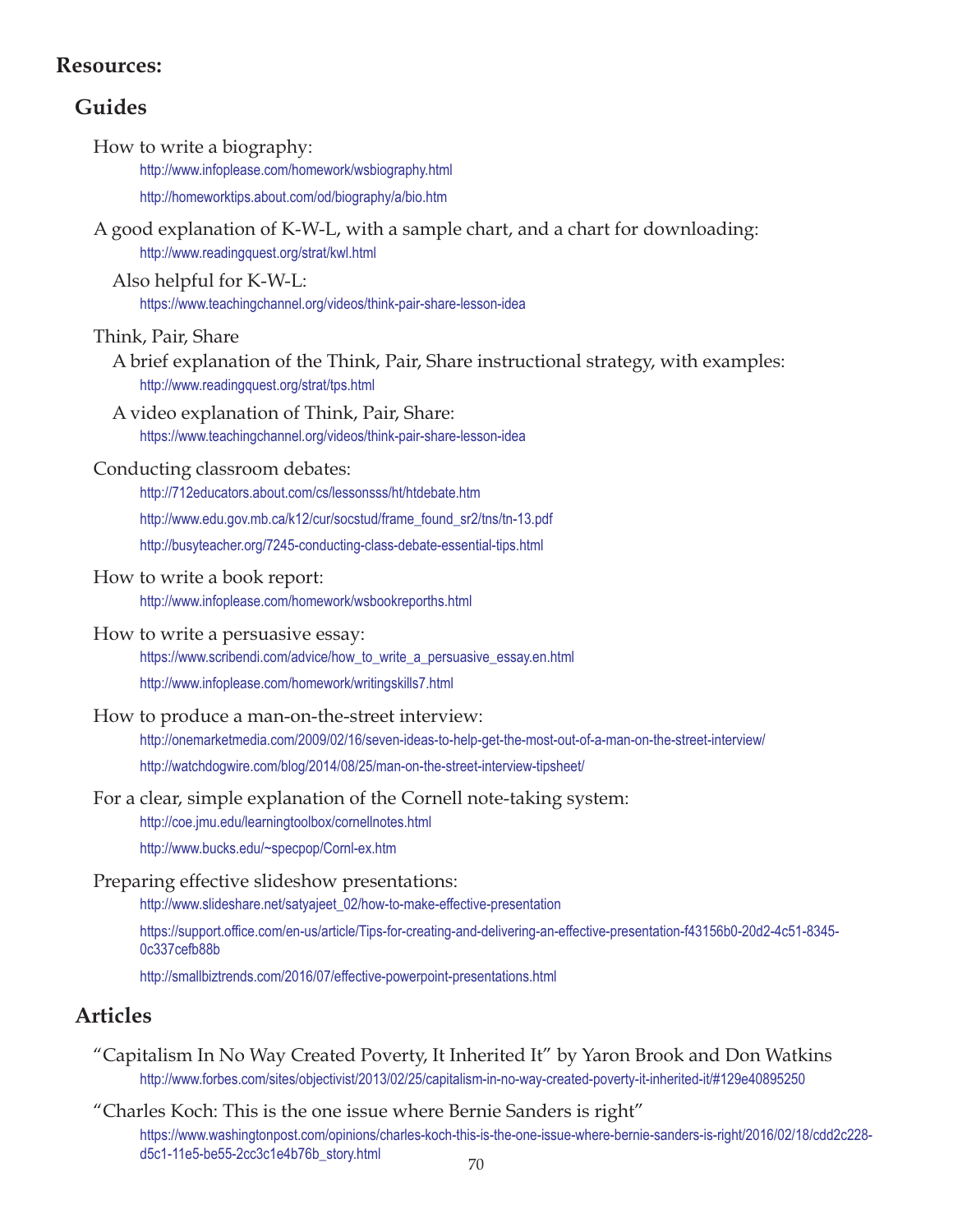- "The Dog-Eat-Dog Welfare State Is Lose-Lose" by Yaron Brook and Don Watkins http://www.forbes.com/sites/objectivist/2012/07/12/the-dog-eat-dog-welfare-state-is-lose-lose/#6540ae15bdc3
- "Majority of Americans Don't Like Capitalism: YouGov Poll" by Ben Geier http://fortune.com/2015/11/03/majority-of-americans-dont-like-capitalism-yougov-poll/
- "President Obama Jabs At Ayn Rand, Knocks Himself Out" by Wendy Milling http://www.forbes.com/sites/realspin/2012/10/30/president-obama-jabs-at-ayn-rand-knocks-himself-out/#686dd1e4203c
- "The Sad Decline Of The Word 'Capitalism'" by Alejandro Chafuen http://www.forbes.com/sites/alejandrochafuen/2013/05/01/the-sad-decline-of-the-word-capitalism/#1f9f7b635f4c
- "When It Comes to Wealth Creation, There Is No Pie" by Yaron Brook and Don Watkins http://www.forbes.com/sites/objectivist/2011/06/14/when-it-comes-to-wealth-creation-there-is-no-pie/#600274b07c1c
- "Without Question, Capitalism Is Supremely Moral" by Wendy Milling http://www.forbes.com/sites/realspin/2013/03/21/without-question-capitalism-is-surpremely-moral/#2b63f02b5dc7

#### **Books**

*Atlas Shrugged* by Ayn Rand *The Anti-Capitalistic Mentality* by Ludwig Von Mises *Capitalism: The Unknown Ideal* by Ayn Rand *Empire Builders: How Michigan Entrepreneurs Helped Make America Great* by Burton Folsom *Equal Is Unfair: America's Misguided Fight Against Income Inequality* by Don Watkins and Yaron Brook *Family Pride: Profiles of Five of America's Best-Run Family Businesses* by Thomas Goldwasser *Free Market Revolution: How Ayn Rand's Ideas Can End Big Government* by Yaron Brook and Don Watkins *Gross National Happiness* by Arthur Brooks *How Capitalism Saved America* by Thomas J. DiLorenzo *The Myth of the Robber Barons* by Burton Folsom *What's So Great About America* by Dinesh D'Souza

## **Websites**

Ayn Rand Institute http://www.aynrand.org

The Capitalism Site http://capitalism.org/

## **Videos**

Capitalism Without Guilt: The Moral Case for Freedom by Yaron Brook https://ari.aynrand.org/issues/government-and-business/capitalism/Capitalism-without-Guilt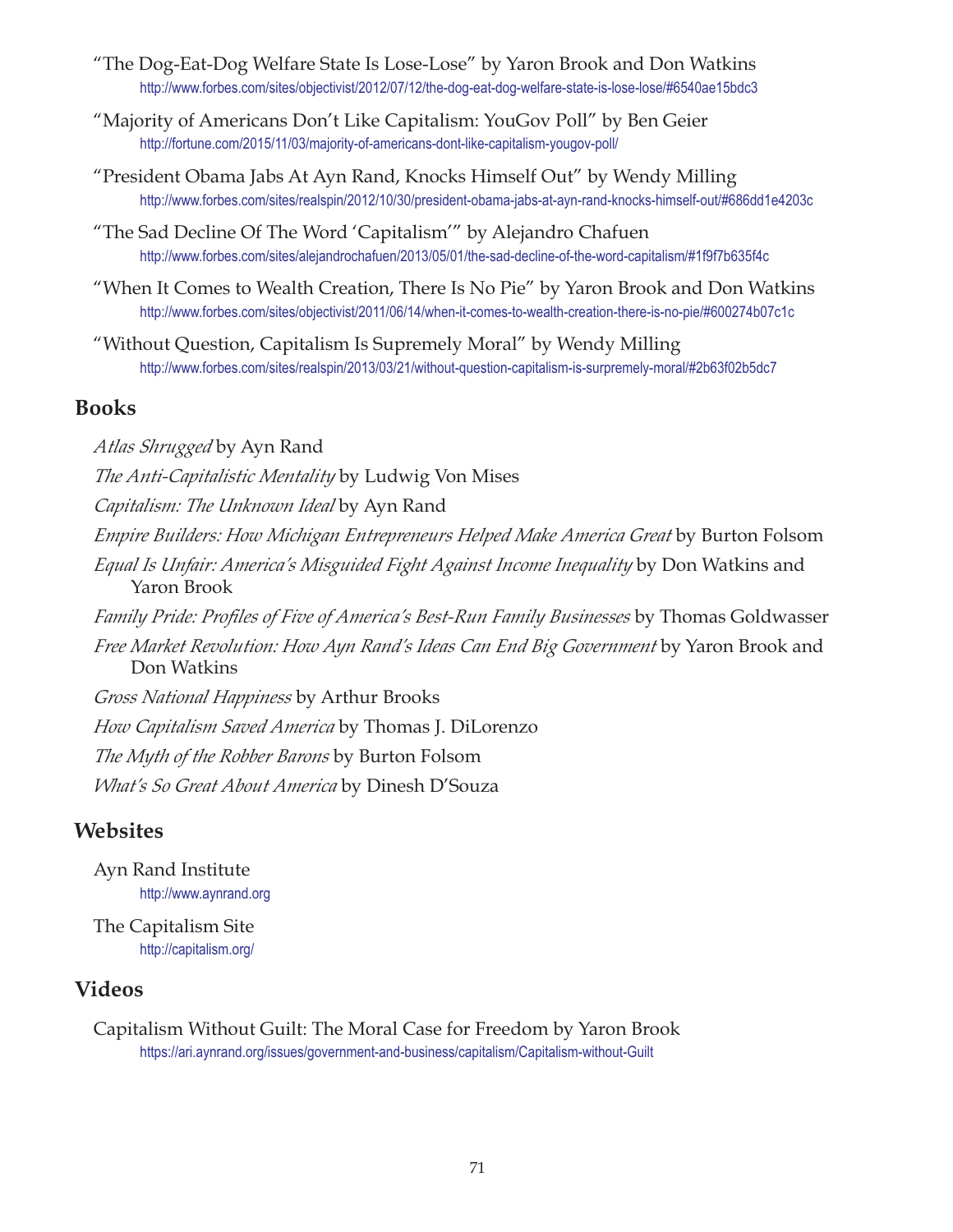| Name                                                        |                                                                                                                      | Date                                |
|-------------------------------------------------------------|----------------------------------------------------------------------------------------------------------------------|-------------------------------------|
| Class                                                       | Teacher<br>Period                                                                                                    |                                     |
|                                                             | ism: Why So Unpopular?<br>K-W-L Chart<br>Capital                                                                     |                                     |
| section and answer the two questions below the K-W-L chart. | Directions: Complete the K and W sections prior to watching the video. After you have seen the video, complete the L |                                     |
| ¥                                                           | ξ                                                                                                                    |                                     |
| What I know about capitalism:                               | want to know about capitalism:<br>What I                                                                             | What I've learned about capitalism: |
|                                                             |                                                                                                                      |                                     |
| After watching the video and discussing it in cl<br>Why?    | lass, did you views of capitalism stay the same or change?                                                           |                                     |
|                                                             |                                                                                                                      |                                     |
|                                                             |                                                                                                                      |                                     |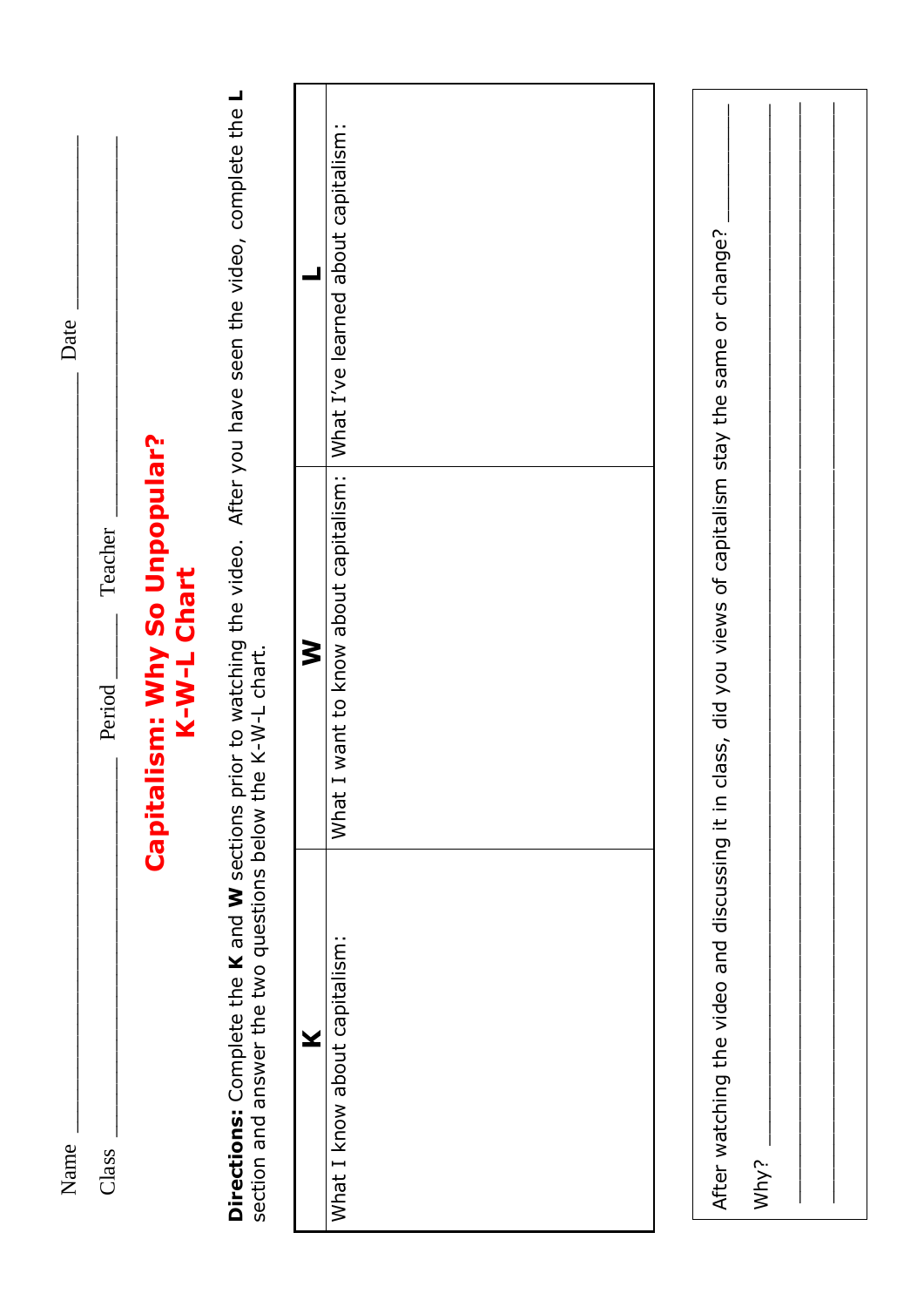## **Capitalism: Why So Unpopular? Quotes Activity**

**Names**: \_\_\_\_\_\_\_\_\_\_\_\_\_\_\_\_\_\_\_\_\_\_\_ **and** \_\_\_\_\_\_\_\_\_\_\_\_\_\_\_\_\_\_\_\_\_\_\_\_\_\_

Read the quote from Ayn Rand. Discuss the meaning of the quote with your partner, and write your explanation below.

- **A: In a capitalist society, all human relationships are voluntary. Men are free to cooperate or not, to deal with one another or not, as their own individual judgments, convictions and interests dictate.**
- \_\_\_\_\_\_\_\_\_\_\_\_\_\_\_\_\_\_\_\_\_\_\_\_\_\_\_\_\_\_\_\_\_\_\_\_\_\_\_\_\_\_\_\_\_\_\_\_\_\_\_\_\_\_\_\_\_\_\_\_\_\_\_\_\_\_\_\_\_\_\_\_\_ \_\_\_\_\_\_\_\_\_\_\_\_\_\_\_\_\_\_\_\_\_\_\_\_\_\_\_\_\_\_\_\_\_\_\_\_\_\_\_\_\_\_\_\_\_\_\_\_\_\_\_\_\_\_\_\_\_\_\_\_\_\_\_\_\_\_\_\_\_\_\_\_\_

\_\_\_\_\_\_\_\_\_\_\_\_\_\_\_\_\_\_\_\_\_\_\_\_\_\_\_\_\_\_\_\_\_\_\_\_\_\_\_\_\_\_\_\_\_\_\_\_\_\_\_\_\_\_\_\_\_\_\_\_\_\_\_\_\_\_\_\_\_\_\_\_\_

\_\_\_\_\_\_\_\_\_\_\_\_\_\_\_\_\_\_\_\_\_\_\_\_\_\_\_\_\_\_\_\_\_\_\_\_\_\_\_\_\_\_\_\_\_\_\_\_\_\_\_\_\_\_\_\_\_\_\_\_\_\_\_\_\_\_\_\_\_\_\_\_\_

**Names**: \_\_\_\_\_\_\_\_\_\_\_\_\_\_\_\_\_\_\_\_\_\_\_ **and** \_\_\_\_\_\_\_\_\_\_\_\_\_\_\_\_\_\_\_\_\_\_\_\_\_\_

Read the quote from Ayn Rand. Discuss the meaning of the quote with your partner, and write your explanation below.

\_\_\_\_\_\_\_\_\_\_\_\_\_\_\_\_\_\_\_\_\_\_\_\_\_\_\_\_\_\_\_\_\_\_\_\_\_\_\_\_\_\_\_\_\_\_\_\_\_\_\_\_\_\_\_\_\_\_\_\_\_\_\_\_\_\_\_\_\_\_\_\_\_

\_\_\_\_\_\_\_\_\_\_\_\_\_\_\_\_\_\_\_\_\_\_\_\_\_\_\_\_\_\_\_\_\_\_\_\_\_\_\_\_\_\_\_\_\_\_\_\_\_\_\_\_\_\_\_\_\_\_\_\_\_\_\_\_\_\_\_\_\_\_\_\_\_

\_\_\_\_\_\_\_\_\_\_\_\_\_\_\_\_\_\_\_\_\_\_\_\_\_\_\_\_\_\_\_\_\_\_\_\_\_\_\_\_\_\_\_\_\_\_\_\_\_\_\_\_\_\_\_\_\_\_\_\_\_\_\_\_\_\_\_\_\_\_\_\_\_

\_\_\_\_\_\_\_\_\_\_\_\_\_\_\_\_\_\_\_\_\_\_\_\_\_\_\_\_\_\_\_\_\_\_\_\_\_\_\_\_\_\_\_\_\_\_\_\_\_\_\_\_\_\_\_\_\_\_\_\_\_\_\_\_\_\_\_\_\_\_\_\_\_

**B: Capitalism is a social system based on the recognition of individual rights, including property rights, in which all property is privately owned.**

**Names**: \_\_\_\_\_\_\_\_\_\_\_\_\_\_\_\_\_\_\_\_\_\_\_ **and** \_\_\_\_\_\_\_\_\_\_\_\_\_\_\_\_\_\_\_\_\_\_\_\_\_\_

Read the quote from Ayn Rand. Discuss the meaning of the quote with your partner, and write your explanation below.

**C: Capitalism is based on self-interest and self-esteem; it holds integrity and trustworthiness as cardinal virtues and makes them pay off in the marketplace, thus demanding that men survive by means of virtues, not of vices.**

\_\_\_\_\_\_\_\_\_\_\_\_\_\_\_\_\_\_\_\_\_\_\_\_\_\_\_\_\_\_\_\_\_\_\_\_\_\_\_\_\_\_\_\_\_\_\_\_\_\_\_\_\_\_\_\_\_\_\_\_\_\_\_\_\_\_\_\_\_\_\_\_\_

\_\_\_\_\_\_\_\_\_\_\_\_\_\_\_\_\_\_\_\_\_\_\_\_\_\_\_\_\_\_\_\_\_\_\_\_\_\_\_\_\_\_\_\_\_\_\_\_\_\_\_\_\_\_\_\_\_\_\_\_\_\_\_\_\_\_\_\_\_\_\_\_\_

\_\_\_\_\_\_\_\_\_\_\_\_\_\_\_\_\_\_\_\_\_\_\_\_\_\_\_\_\_\_\_\_\_\_\_\_\_\_\_\_\_\_\_\_\_\_\_\_\_\_\_\_\_\_\_\_\_\_\_\_\_\_\_\_\_\_\_\_\_\_\_\_\_

\_\_\_\_\_\_\_\_\_\_\_\_\_\_\_\_\_\_\_\_\_\_\_\_\_\_\_\_\_\_\_\_\_\_\_\_\_\_\_\_\_\_\_\_\_\_\_\_\_\_\_\_\_\_\_\_\_\_\_\_\_\_\_\_\_\_\_\_\_\_\_\_\_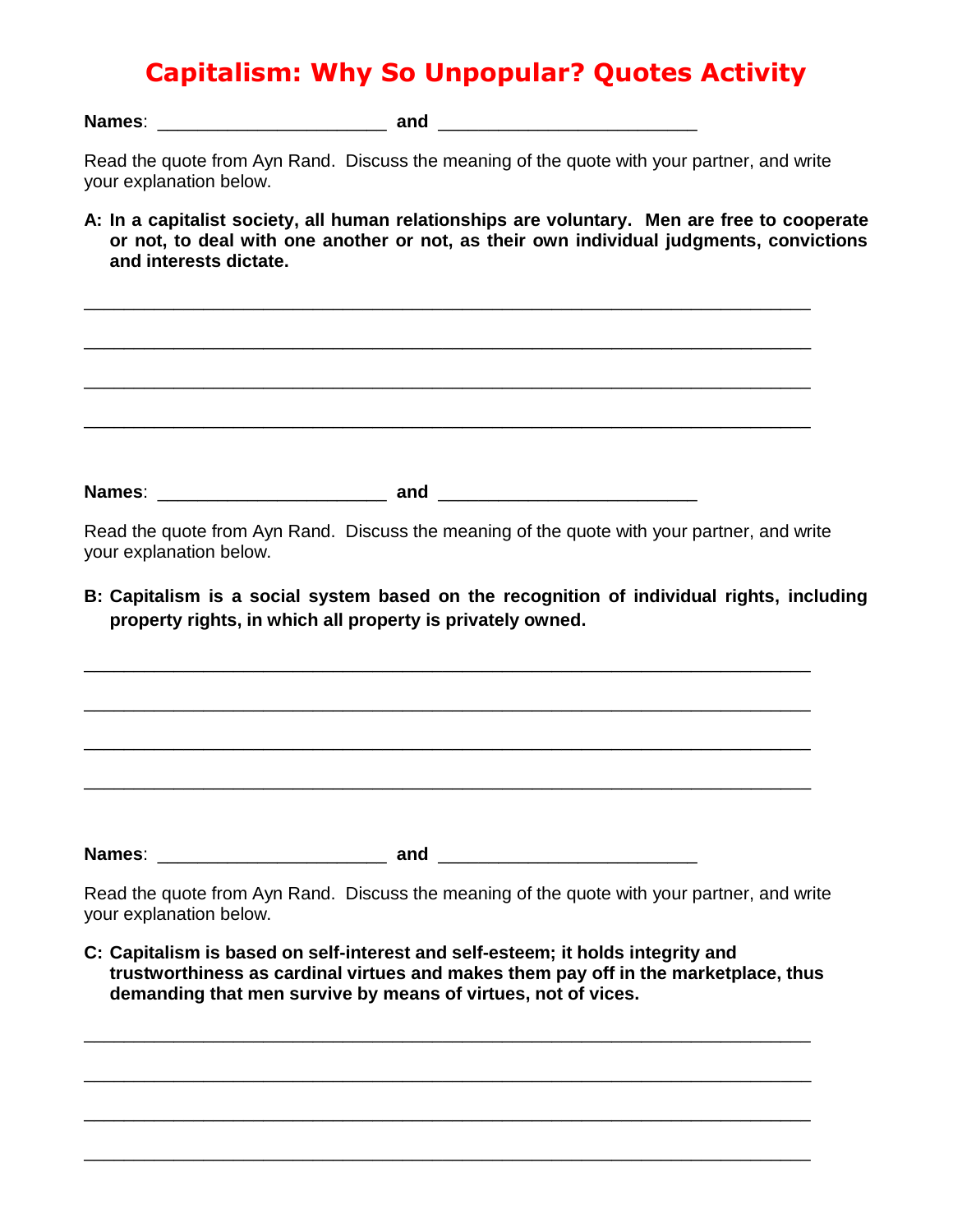| Name: |  |
|-------|--|
|       |  |

\_\_\_\_\_\_\_\_\_\_\_\_\_\_\_\_\_\_\_\_\_\_\_\_\_\_\_\_\_\_\_\_\_\_\_\_\_\_\_\_\_\_\_\_\_\_\_\_\_\_\_\_\_\_\_\_\_\_\_\_\_\_\_\_\_\_\_\_\_\_\_\_\_

\_\_\_\_\_\_\_\_\_\_\_\_\_\_\_\_\_\_\_\_\_\_\_\_\_\_\_\_\_\_\_\_\_\_\_\_\_\_\_\_\_\_\_\_\_\_\_\_\_\_\_\_\_\_\_\_\_\_\_\_\_\_\_\_\_\_\_\_\_\_\_\_\_

\_\_\_\_\_\_\_\_\_\_\_\_\_\_\_\_\_\_\_\_\_\_\_\_\_\_\_\_\_\_\_\_\_\_\_\_\_\_\_\_\_\_\_\_\_\_\_\_\_\_\_\_\_\_\_\_\_\_\_\_\_\_\_\_\_\_\_\_\_\_\_\_\_

\_\_\_\_\_\_\_\_\_\_\_\_\_\_\_\_\_\_\_\_\_\_\_\_\_\_\_\_\_\_\_\_\_\_\_\_\_\_\_\_\_\_\_\_\_\_\_\_\_\_\_\_\_\_\_\_\_\_\_\_\_\_\_\_\_\_\_\_\_\_\_\_\_

\_\_\_\_\_\_\_\_\_\_\_\_\_\_\_\_\_\_\_\_\_\_\_\_\_\_\_\_\_\_\_\_\_\_\_\_\_\_\_\_\_\_\_\_\_\_\_\_\_\_\_\_\_\_\_\_\_\_\_\_\_\_\_\_\_\_\_\_\_\_\_\_\_

\_\_\_\_\_\_\_\_\_\_\_\_\_\_\_\_\_\_\_\_\_\_\_\_\_\_\_\_\_\_\_\_\_\_\_\_\_\_\_\_\_\_\_\_\_\_\_\_\_\_\_\_\_\_\_\_\_\_\_\_\_\_\_\_\_\_\_\_\_\_\_\_\_

**D: The issue is freedom versus dictatorship. It is only after men have chosen slavery and dictatorship that they can begin the usual gang warfare of socialized countries—today, it is called pressure-group warfare—over whose gang will rule, who will enslave whom, whose property will be plundered for whose benefit, who will be sacrificed to whose "noble" purpose.**

**Names**: \_\_\_\_\_\_\_\_\_\_\_\_\_\_\_\_\_\_\_\_\_\_\_ **and** \_\_\_\_\_\_\_\_\_\_\_\_\_\_\_\_\_\_\_\_\_\_\_\_\_\_

Read the quote from Ayn Rand. Discuss the meaning of the quote with your partner, and write your explanation below.

**E: The flood of misinformation, misrepresentation, distortion, and outright falsehood about capitalism is such that the young people of today have no idea (and virtually no way of discovering any idea) of its actual nature. While archeologists are rummaging through the ruins of millennia for scraps of pottery and bits of bones, from which to reconstruct some information about prehistorical existence—the events of less than a century ago are hidden under a mound more impenetrable than the geological debris of winds, floods, and earthquakes: a mound of silence.**

\_\_\_\_\_\_\_\_\_\_\_\_\_\_\_\_\_\_\_\_\_\_\_\_\_\_\_\_\_\_\_\_\_\_\_\_\_\_\_\_\_\_\_\_\_\_\_\_\_\_\_\_\_\_\_\_\_\_\_\_\_\_\_\_\_\_\_\_\_\_\_\_\_

\_\_\_\_\_\_\_\_\_\_\_\_\_\_\_\_\_\_\_\_\_\_\_\_\_\_\_\_\_\_\_\_\_\_\_\_\_\_\_\_\_\_\_\_\_\_\_\_\_\_\_\_\_\_\_\_\_\_\_\_\_\_\_\_\_\_\_\_\_\_\_\_\_

\_\_\_\_\_\_\_\_\_\_\_\_\_\_\_\_\_\_\_\_\_\_\_\_\_\_\_\_\_\_\_\_\_\_\_\_\_\_\_\_\_\_\_\_\_\_\_\_\_\_\_\_\_\_\_\_\_\_\_\_\_\_\_\_\_\_\_\_\_\_\_\_\_

\_\_\_\_\_\_\_\_\_\_\_\_\_\_\_\_\_\_\_\_\_\_\_\_\_\_\_\_\_\_\_\_\_\_\_\_\_\_\_\_\_\_\_\_\_\_\_\_\_\_\_\_\_\_\_\_\_\_\_\_\_\_\_\_\_\_\_\_\_\_\_\_\_

\_\_\_\_\_\_\_\_\_\_\_\_\_\_\_\_\_\_\_\_\_\_\_\_\_\_\_\_\_\_\_\_\_\_\_\_\_\_\_\_\_\_\_\_\_\_\_\_\_\_\_\_\_\_\_\_\_\_\_\_\_\_\_\_\_\_\_\_\_\_\_\_\_

\_\_\_\_\_\_\_\_\_\_\_\_\_\_\_\_\_\_\_\_\_\_\_\_\_\_\_\_\_\_\_\_\_\_\_\_\_\_\_\_\_\_\_\_\_\_\_\_\_\_\_\_\_\_\_\_\_\_\_\_\_\_\_\_\_\_\_\_\_\_\_\_\_

\_\_\_\_\_\_\_\_\_\_\_\_\_\_\_\_\_\_\_\_\_\_\_\_\_\_\_\_\_\_\_\_\_\_\_\_\_\_\_\_\_\_\_\_\_\_\_\_\_\_\_\_\_\_\_\_\_\_\_\_\_\_\_\_\_\_\_\_\_\_\_\_\_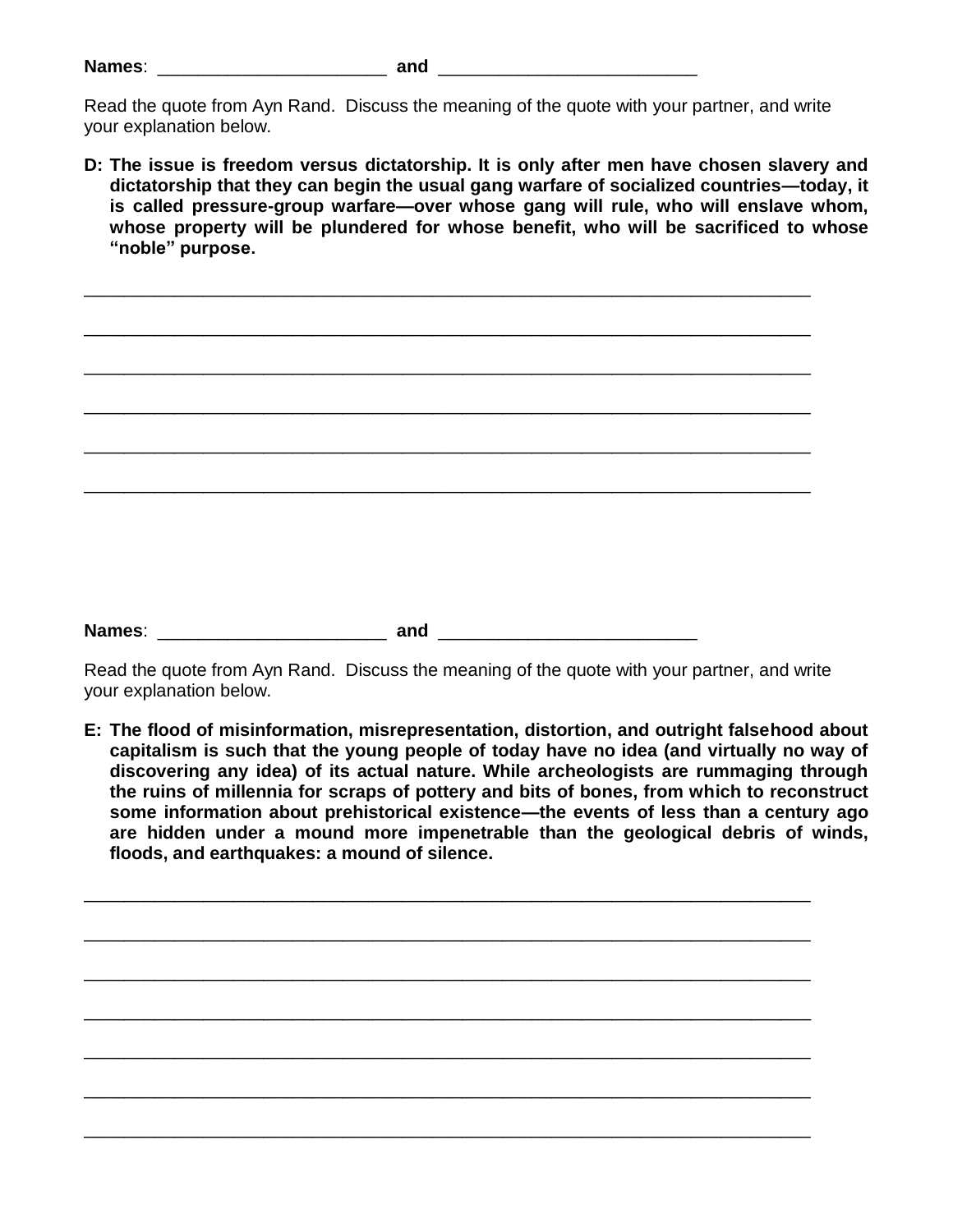\_\_\_\_\_\_\_\_\_\_\_\_\_\_\_\_\_\_\_\_\_\_\_\_\_\_\_\_\_\_\_\_\_\_\_\_\_\_\_\_\_\_\_\_\_\_\_\_\_\_\_\_\_\_\_\_\_\_\_\_\_\_\_\_\_\_\_\_\_\_\_\_\_

\_\_\_\_\_\_\_\_\_\_\_\_\_\_\_\_\_\_\_\_\_\_\_\_\_\_\_\_\_\_\_\_\_\_\_\_\_\_\_\_\_\_\_\_\_\_\_\_\_\_\_\_\_\_\_\_\_\_\_\_\_\_\_\_\_\_\_\_\_\_\_\_\_

\_\_\_\_\_\_\_\_\_\_\_\_\_\_\_\_\_\_\_\_\_\_\_\_\_\_\_\_\_\_\_\_\_\_\_\_\_\_\_\_\_\_\_\_\_\_\_\_\_\_\_\_\_\_\_\_\_\_\_\_\_\_\_\_\_\_\_\_\_\_\_\_\_

\_\_\_\_\_\_\_\_\_\_\_\_\_\_\_\_\_\_\_\_\_\_\_\_\_\_\_\_\_\_\_\_\_\_\_\_\_\_\_\_\_\_\_\_\_\_\_\_\_\_\_\_\_\_\_\_\_\_\_\_\_\_\_\_\_\_\_\_\_\_\_\_\_

\_\_\_\_\_\_\_\_\_\_\_\_\_\_\_\_\_\_\_\_\_\_\_\_\_\_\_\_\_\_\_\_\_\_\_\_\_\_\_\_\_\_\_\_\_\_\_\_\_\_\_\_\_\_\_\_\_\_\_\_\_\_\_\_\_\_\_\_\_\_\_\_\_

\_\_\_\_\_\_\_\_\_\_\_\_\_\_\_\_\_\_\_\_\_\_\_\_\_\_\_\_\_\_\_\_\_\_\_\_\_\_\_\_\_\_\_\_\_\_\_\_\_\_\_\_\_\_\_\_\_\_\_\_\_\_\_\_\_\_\_\_\_\_\_\_\_

**F: The economic value of a man's work is determined, on a free market, by a single principle: by the voluntary consent of those who are willing to trade him their work or products in return. This is the moral meaning of the law of supply and demand.**

**Names**: \_\_\_\_\_\_\_\_\_\_\_\_\_\_\_\_\_\_\_\_\_\_\_ **and** \_\_\_\_\_\_\_\_\_\_\_\_\_\_\_\_\_\_\_\_\_\_\_\_\_\_

Read the quote from Ayn Rand. Discuss the meaning of the quote with your partner, and write your explanation below.

**G: America's abundance was created not by public sacrifices to the common good, but by the productive genius of free men who pursued their own personal interests and the making of their own private fortunes. They did not starve the people to pay for America's industrialization. They gave the people better jobs, higher wages, and cheaper goods with every new machine they invented, with every scientific discovery or technological advance—and thus the whole country was moving forward and profiting, not suffering, every step of the way.**

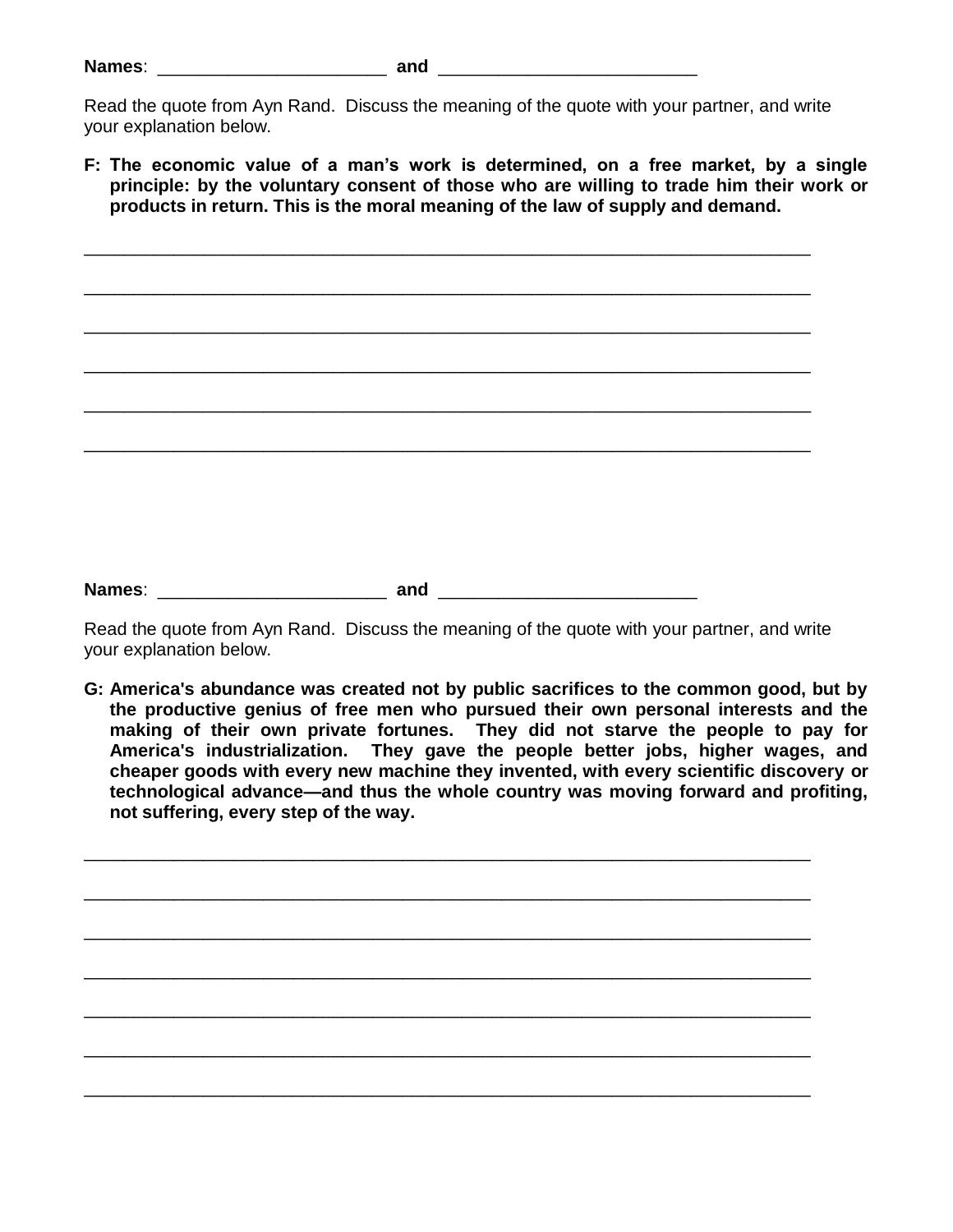| Name: |  |
|-------|--|
|       |  |

\_\_\_\_\_\_\_\_\_\_\_\_\_\_\_\_\_\_\_\_\_\_\_\_\_\_\_\_\_\_\_\_\_\_\_\_\_\_\_\_\_\_\_\_\_\_\_\_\_\_\_\_\_\_\_\_\_\_\_\_\_\_\_\_\_\_\_\_\_\_\_\_\_

\_\_\_\_\_\_\_\_\_\_\_\_\_\_\_\_\_\_\_\_\_\_\_\_\_\_\_\_\_\_\_\_\_\_\_\_\_\_\_\_\_\_\_\_\_\_\_\_\_\_\_\_\_\_\_\_\_\_\_\_\_\_\_\_\_\_\_\_\_\_\_\_\_

\_\_\_\_\_\_\_\_\_\_\_\_\_\_\_\_\_\_\_\_\_\_\_\_\_\_\_\_\_\_\_\_\_\_\_\_\_\_\_\_\_\_\_\_\_\_\_\_\_\_\_\_\_\_\_\_\_\_\_\_\_\_\_\_\_\_\_\_\_\_\_\_\_

\_\_\_\_\_\_\_\_\_\_\_\_\_\_\_\_\_\_\_\_\_\_\_\_\_\_\_\_\_\_\_\_\_\_\_\_\_\_\_\_\_\_\_\_\_\_\_\_\_\_\_\_\_\_\_\_\_\_\_\_\_\_\_\_\_\_\_\_\_\_\_\_\_

\_\_\_\_\_\_\_\_\_\_\_\_\_\_\_\_\_\_\_\_\_\_\_\_\_\_\_\_\_\_\_\_\_\_\_\_\_\_\_\_\_\_\_\_\_\_\_\_\_\_\_\_\_\_\_\_\_\_\_\_\_\_\_\_\_\_\_\_\_\_\_\_\_

\_\_\_\_\_\_\_\_\_\_\_\_\_\_\_\_\_\_\_\_\_\_\_\_\_\_\_\_\_\_\_\_\_\_\_\_\_\_\_\_\_\_\_\_\_\_\_\_\_\_\_\_\_\_\_\_\_\_\_\_\_\_\_\_\_\_\_\_\_\_\_\_\_

**H: Capitalism has created the highest standard of living ever known on earth. The evidence is incontrovertible. The contrast between West and East Berlin [was] the latest demonstration, like a laboratory experiment for all to see. Yet those who are loudest in proclaiming their desire to eliminate poverty are loudest in denouncing capitalism. Man's well-being is not their goal.**

**Names**: \_\_\_\_\_\_\_\_\_\_\_\_\_\_\_\_\_\_\_\_\_\_\_ **and** \_\_\_\_\_\_\_\_\_\_\_\_\_\_\_\_\_\_\_\_\_\_\_\_\_\_

Read the quote from Ayn Rand. Discuss the meaning of the quote with your partner, and write your explanation below.

**I: In a capitalist society, all human relationships are voluntary. Men are free to cooperate or not, to deal with one another or not, as their own individual judgments, convictions and interests dictate. They can deal with one another only in terms of and by means of reason, i.e., by means of discussion, persuasion, and contractual agreement, by voluntary choice to mutual benefit. The right to agree with others is not a problem in any society; it is the right to disagree that is crucial. It is the institution of private property that protects and implements the right to disagree—and thus keeps the road open to man's most valuable attribute (valuable personally, socially, and objectively): the creative mind.**

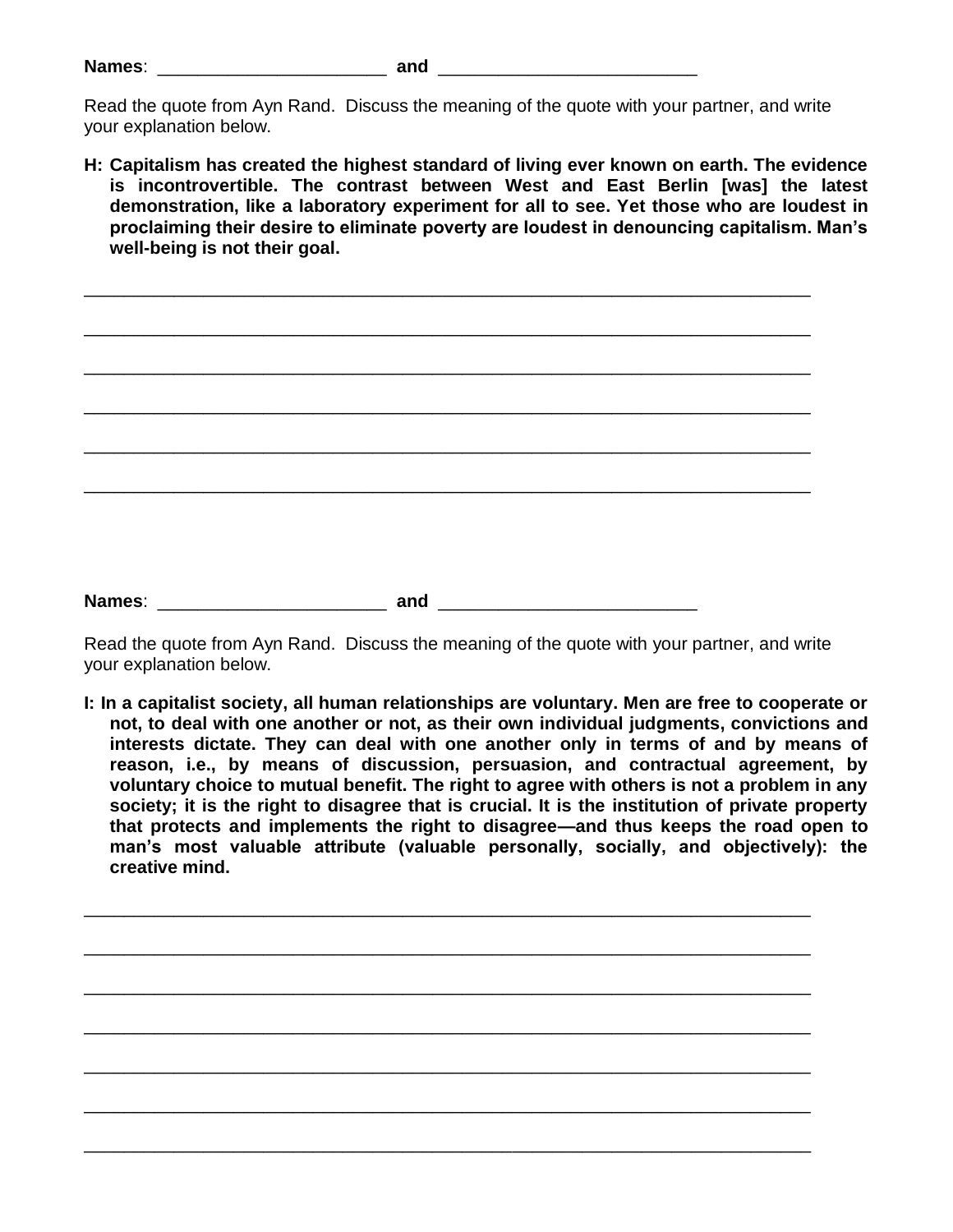| Names: |  |  |  |
|--------|--|--|--|
|        |  |  |  |

**J: Capitalism has been called a system of greed—yet it is the system that raised the standard of living of its poorest citizens to heights no collectivist system has ever begun to equal, and no tribal gang can conceive of. Capitalism has been called nationalistic—yet it is the only system that banished ethnicity, and made it possible, in the United States, for men of various, formerly antagonistic nationalities to live together in peace. Capitalism has been called cruel—yet it brought such hope, progress and general good will that the young people of today, who have not seen it, find it hard to believe.**

\_\_\_\_\_\_\_\_\_\_\_\_\_\_\_\_\_\_\_\_\_\_\_\_\_\_\_\_\_\_\_\_\_\_\_\_\_\_\_\_\_\_\_\_\_\_\_\_\_\_\_\_\_\_\_\_\_\_\_\_\_\_\_\_\_\_\_\_\_\_\_\_\_

\_\_\_\_\_\_\_\_\_\_\_\_\_\_\_\_\_\_\_\_\_\_\_\_\_\_\_\_\_\_\_\_\_\_\_\_\_\_\_\_\_\_\_\_\_\_\_\_\_\_\_\_\_\_\_\_\_\_\_\_\_\_\_\_\_\_\_\_\_\_\_\_\_

\_\_\_\_\_\_\_\_\_\_\_\_\_\_\_\_\_\_\_\_\_\_\_\_\_\_\_\_\_\_\_\_\_\_\_\_\_\_\_\_\_\_\_\_\_\_\_\_\_\_\_\_\_\_\_\_\_\_\_\_\_\_\_\_\_\_\_\_\_\_\_\_\_

\_\_\_\_\_\_\_\_\_\_\_\_\_\_\_\_\_\_\_\_\_\_\_\_\_\_\_\_\_\_\_\_\_\_\_\_\_\_\_\_\_\_\_\_\_\_\_\_\_\_\_\_\_\_\_\_\_\_\_\_\_\_\_\_\_\_\_\_\_\_\_\_\_ \_\_\_\_\_\_\_\_\_\_\_\_\_\_\_\_\_\_\_\_\_\_\_\_\_\_\_\_\_\_\_\_\_\_\_\_\_\_\_\_\_\_\_\_\_\_\_\_\_\_\_\_\_\_\_\_\_\_\_\_\_\_\_\_\_\_\_\_\_\_\_\_\_ \_\_\_\_\_\_\_\_\_\_\_\_\_\_\_\_\_\_\_\_\_\_\_\_\_\_\_\_\_\_\_\_\_\_\_\_\_\_\_\_\_\_\_\_\_\_\_\_\_\_\_\_\_\_\_\_\_\_\_\_\_\_\_\_\_\_\_\_\_\_\_\_\_ \_\_\_\_\_\_\_\_\_\_\_\_\_\_\_\_\_\_\_\_\_\_\_\_\_\_\_\_\_\_\_\_\_\_\_\_\_\_\_\_\_\_\_\_\_\_\_\_\_\_\_\_\_\_\_\_\_\_\_\_\_\_\_\_\_\_\_\_\_\_\_\_\_ **Names**: \_\_\_\_\_\_\_\_\_\_\_\_\_\_\_\_\_\_\_\_\_\_\_ **and** \_\_\_\_\_\_\_\_\_\_\_\_\_\_\_\_\_\_\_\_\_\_\_\_\_\_

Read the quote from Ayn Rand. Discuss the meaning of the quote with your partner, and write your explanation below.

**K: Capitalism was the only system in history where wealth was not acquired by looting, but by production, not by force, but by trade, the only system that stood for man's right to his own mind, to his work, to his life, to his happiness, to himself.**